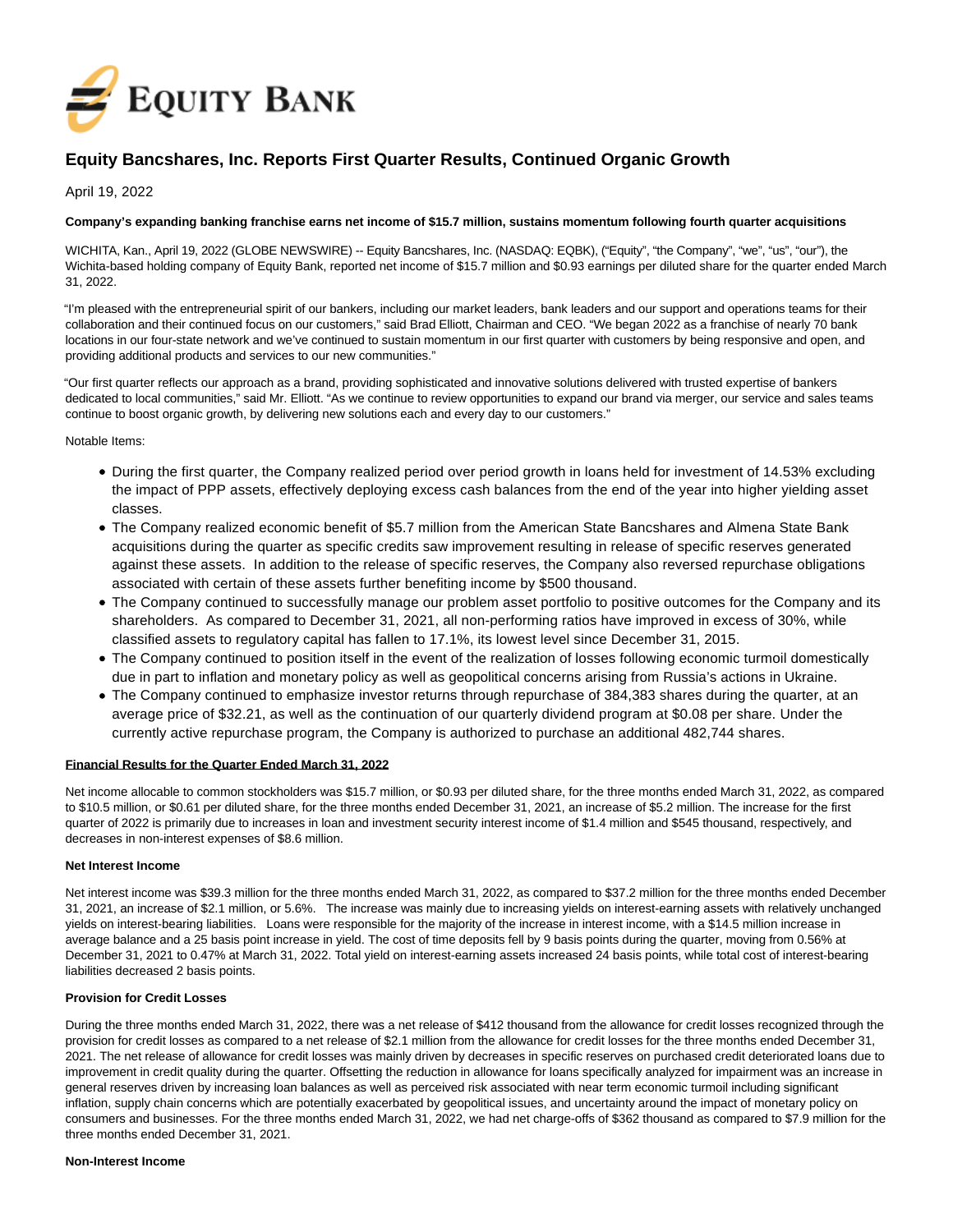Total non-interest income was \$9.0 million for the three months ended March 31, 2022, as compared to \$9.2 million for the three months ended December 31, 2021, or a decrease of 1.9%, quarter over quarter. The decrease was due to decreased income from the valuation of bank-owned life insurance of \$195 thousand, insurance commissions and fees of \$157 thousand, and mortgage banking revenue of \$160 thousand, partially offset by an increase in fee income and other of \$152 thousand and an increase of \$104 thousand of income related to derivative transactions in the quarter ending March 31, 2022.

#### **Non-Interest Expense**

Total non-interest expense for the quarter ended March 31, 2022, was \$29.5 million as compared to \$38.1 million for the quarter ended December 31, 2021. The \$8.6 million change was primarily due to decreases in merger expenses of \$4.2 million and other non-interest expense of \$3.0 million. The comparative change in other non-interest expense was primarily driven by a release of reserve for unfunded commitments of \$1.0 million and a reduction in the cost of our solar investments of an additional \$900 thousand.

#### **Asset Quality**

As of March 31, 2022, Equity's allowance for credit losses to total loans had remained constant at 1.5%, as compared to December 31, 2021. Nonperforming assets were \$37.5 million as of March 31, 2022, or 0.7% of total assets, compared to \$66.0 million at December 31, 2021, or 1.3% of total assets. Non-accrual loans were \$20.7 million at March 31, 2022, as compared to \$29.4 million at December 31, 2021. Total classified assets, including loans rated special mention or worse, other real estate owned and other repossessed assets were \$94.2 million, or 17.1% of regulatory capital, down from \$138.5 million, or 25.3% of regulatory capital as of December 31, 2021.

During the quarter ended March 31, 2022, non-performing assets decreased \$28.5 million due to decreases in non-accrual loans of \$8.7 million and other repossessed assets of \$20.0 million. The decrease in non-accrual loans was largely due to \$8.2 million in loans upgraded to accrual status during the quarter due to repayment performance and improvements in specific credit concerns. The change in other repossessed assets was primarily due to the sale of a group of assets that were moved to other repossessed assets in the fourth quarter of 2021.

## **Regulatory Capital**

The Company's ratio of common equity tier 1 capital to risk-weighted assets was 11.8%, the total capital to risk-weighted assets was 15.7% and the total leverage ratio was 9.1% at March 31, 2022. At December 31, 2021, the Company's common equity tier 1 capital to risk-weighted assets ratio was 12.0%, the total capital to risk-weighted assets ratio was 16.0% and the total leverage ratio was 9.1%.

The Company's subsidiary, Equity Bank, had a ratio of common equity tier 1 capital to risk-weighted assets of 13.7%, a ratio of total capital to risk-weighted assets of 14.9% and a total leverage ratio of 10.0% at March 31, 2022. At December 31, 2021, Equity Bank's ratio of common equity tier 1 capital to risk-weighted assets was 14.0%, the ratio of total capital to risk-weighted assets was 15.3% and the total leverage ratio was 10.1%.

## **Non-GAAP Financial Measures**

In addition to evaluating the Company's results of operations in accordance with accounting principles generally accepted in the United States of America ("GAAP"), management periodically supplements this evaluation with an analysis of certain non-GAAP financial measures that are intended to provide the reader with additional perspectives on operating results, financial condition and performance trends, while facilitating comparisons with the performance of other financial institutions. Non-GAAP financial measures are not a substitute for GAAP measures, rather, they should be read and used in conjunction with the Company's GAAP financial information.

The efficiency ratio is a common comparable metric used by banks to understand the expense structure relative to total revenue. In other words, for every dollar of total revenue recognized, how much of that dollar is expended. To improve the comparability of the ratio to our peers, non-core items are excluded. To improve transparency and acknowledging that banks are not consistent in their definition of the efficiency ratio, we include our calculation of this non-GAAP measure.

Return on average assets before income tax provision and provision for loan losses is a measure that the Company uses to understand fundamental operating performance before these expenses. Used as a ratio relative to average assets, we believe it demonstrates "core" performance and can be viewed as an alternative measure of how efficiently the Company services its asset base. Used as a ratio relative to average equity, it can function as an alternative measure of the Company's earnings performance in relationship to its equity.

Tangible common equity and related measures are non-GAAP financial measures that exclude the impact of intangible assets, net of deferred taxes, and their related amortization. These financial measures are useful for evaluating the performance of a business consistently, whether acquired or developed internally. Return on average tangible common equity is used by management and readers of our financial statements to understand how efficiently the Company is deploying its common equity. Companies that are able to demonstrate more efficient use of common equity are more likely to be viewed favorably by current and prospective investors.

The Company believes that disclosing these non-GAAP financial measures is both useful internally and is expected by our investors and analysts in order to understand the overall performance of the Company. Other companies may calculate and define their non-GAAP financial measures and supplemental data differently. A reconciliation of GAAP financial measures to non-GAAP measures and other performance ratios, as adjusted, are included in Table 6 in the following press release tables.

## **Conference Call and Webcast**

Equity Chairman and Chief Executive Officer, Brad Elliott, and Executive Vice President and Chief Financial Officer, Eric Newell, will hold a conference call and webcast to discuss the 2022 first quarter results on Wednesday, April 20, 2022, at 10:00 a.m. eastern time, 9:00 a.m. central time.

Investors, news media and other participants should register for the call or audio webcast a[t investor.equitybank.com.](https://www.globenewswire.com/Tracker?data=n9hzOIIJohSPZFgMuulZ8F5Fgnbvcrx8djjdl9CvVoorDqsvp4YK-RJhgSDoC1PkC8UPOJcwQ6I55d7Q1TOJEdyuE-_yq7aHk4f0nk9ce8Q=) On Wednesday, April 20, 2022, participants may also dial into the call toll-free at (844) 534-7311 from anywhere in the U.S. or (574) 990-1419 internationally, using conference ID no. 1392188.

Participants are encouraged to dial into the call or access the webcast approximately 10 minutes prior to the start time. Presentation slides to pair with the call or webcast will be posted one hour prior to the call a[t investor.equitybank.com.](https://www.globenewswire.com/Tracker?data=n9hzOIIJohSPZFgMuulZ8F5Fgnbvcrx8djjdl9CvVoqGJrUlpn25Qotd2iyhdJ_X2fIa0c9oGJg83SDosi37piap4D81Y7ovnfXrhDjO-0A=)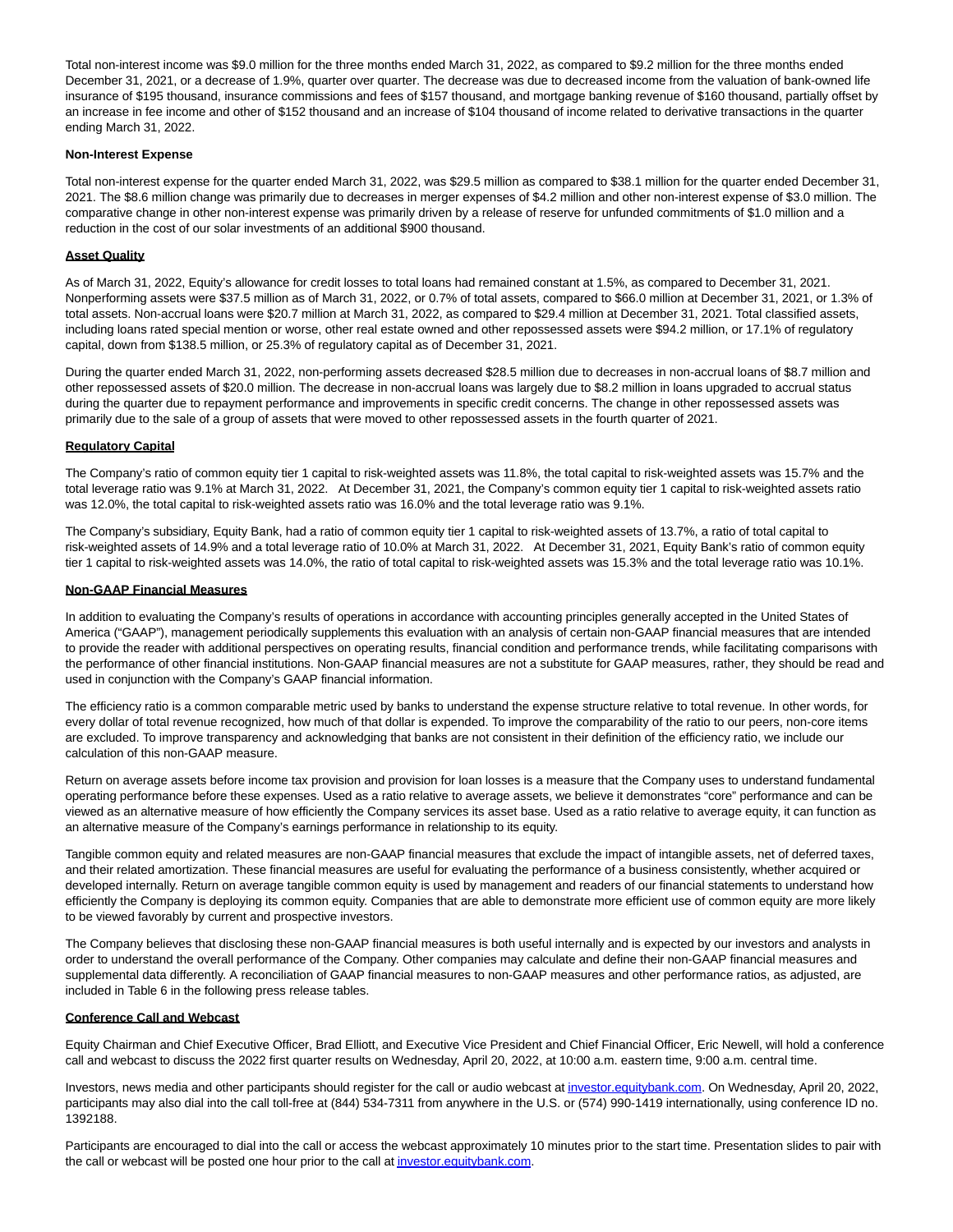A replay of the call and webcast will be available two hours following the close of the call until April 27, 2022, accessible at (855) 859-2056 with conference ID no. 1392188 at [investor.equitybank.com.](https://www.globenewswire.com/Tracker?data=n9hzOIIJohSPZFgMuulZ8F5Fgnbvcrx8djjdl9CvVooJH6MN3pNc5edb1V2Tc3cDK5jl9LfK7S27hcF0eylbcR4T_1dWz5KYJAA8kK1N-gw=)

# **About Equity Bancshares, Inc.**

Equity Bancshares, Inc. is the holding company for Equity Bank, offering a full range of financial solutions, including commercial loans, consumer banking, mortgage loans, trust and wealth management services and treasury management services, while delivering the high-quality, relationship-based customer service of a community bank. Equity's common stock is traded on the NASDAQ Global Select Market under the symbol "EQBK." Learn more at [www.equitybank.com.](https://www.globenewswire.com/Tracker?data=3ySPB8baJHBm4s5-H7CbXeXPk5yB0JnLX2F-Ug83FQGNUIr0VmNR7PgVrFaUY_wkcUR-EUMLAAU_8IHUIcY0nvm_Avdi63ehaU4mAOpnylk=)

#### **Special Note Concerning Forward-Looking Statements**

This press release contains "forward-looking statements" within the meaning of Section 27A of the Securities Act of 1933, as amended, and Section 21E of the Securities Exchange Act of 1934, as amended. These forward-looking statements reflect the current views of Equity's management with respect to, among other things, future events and Equity's financial performance. These statements are often, but not always, made through the use of words or phrases such as "may," "should," "could," "predict," "potential," "believe," "will likely result," "expect," "continue," "will," "anticipate," "seek," "estimate," "intend," "plan," "project," "forecast," "goal," "target," "would" and "outlook," or the negative variations of those words or other comparable words of a future or forward-looking nature. These forward-looking statements are not historical facts, and are based on current expectations, estimates and projections about Equity's industry, management's beliefs and certain assumptions made by management, many of which, by their nature, are inherently uncertain and beyond Equity's control. Accordingly, Equity cautions you that any such forward-looking statements are not guarantees of future performance and are subject to risks, assumptions and uncertainties that are difficult to predict. Although Equity believes that the expectations reflected in these forward-looking statements are reasonable as of the date made, actual results may prove to be materially different from the results expressed or implied by the forward-looking statements. Factors that could cause actual results to differ materially from Equity's expectations include COVID-19 related impacts; competition from other financial institutions and bank holding companies; the effects of and changes in trade, monetary and fiscal policies and laws, including interest rate policies of the Federal Reserve Board; changes in the demand for loans; fluctuations in value of collateral and loan reserves; inflation, interest rate, market and monetary fluctuations; changes in consumer spending, borrowing and savings habits; and acquisitions and integration of acquired businesses; and similar variables. The foregoing list of factors is not exhaustive.

For discussion of these and other risks that may cause actual results to differ from expectations, please refer to "Cautionary Note Regarding Forward-Looking Statements" and "Risk Factors" in Equity's Annual Report on Form 10-K filed with the Securities and Exchange Commission on March 9, 2022, and any updates to those risk factors set forth in Equity's subsequent Quarterly Reports on Form 10-Q or Current Reports on Form 8-K. If one or more events related to these or other risks or uncertainties materialize, or if Equity's underlying assumptions prove to be incorrect, actual results may differ materially from what Equity anticipates. Accordingly, you should not place undue reliance on any such forward-looking statements. Any forwardlooking statement speaks only as of the date on which it is made, and Equity does not undertake any obligation to publicly update or review any forward-looking statement, whether as a result of new information, future developments or otherwise. New risks and uncertainties arise from time to time, such as COVID-19, and it is not possible for us to predict those events or how they may affect us. In addition, Equity cannot assess the impact of each factor on Equity's business or the extent to which any factor, or combination of factors, may cause actual results to differ materially from those contained in any forward-looking statements. All forward-looking statements, expressed or implied, included in this press release are expressly qualified in their entirety by this cautionary statement. This cautionary statement should also be considered in connection with any subsequent written or oral forward-looking statements that Equity or persons acting on Equity's behalf may issue.

## **Investor Contact:**

Chris Navratil SVP, Finance Equity Bancshares, Inc. (316) 612-6014 [cnavratil@equitybank.com](https://www.globenewswire.com/Tracker?data=WZVTl1qIhCAXZrD7MGkIbOEwflTr7yeVpM7e8E_ovOl-_mZAjniRWDZsJrjIV9YFpgpPCXJG28Jc7G8Z9NX8Wo8QKKvTwfdDVPTk0YjboFE=)

#### **Media Contact:**

John J. Hanley SVP, Senior Director of Marketing Equity Bancshares, Inc. (913) 583-8004 [jhanley@equitybank.com](https://www.globenewswire.com/Tracker?data=Ml3-Q6yCP2uLzt6W8soAAwFmGbkpy-lU7RNvKcBb6jG5UeZjMVRZQHvu8q59-ah6nYU7WBtt_ooqRmROo7zmyMS1RY02_vHyR3nUrSr0yw0=)

## **Unaudited Financial Tables**

- **Table 1**. Quarterly Consolidated Statements of Income
- **Table 2**. Consolidated Balance Sheets
- **Table 3**. Selected Financial Highlights
- **Table 4**. Quarter-To-Date Net Interest Income Analysis
- **Table 5**. Quarter-Over-Quarter Net Interest Income Analysis
- **Table 6**. Non-GAAP Financial Measures

# **TABLE 1. QUARTERLY CONSOLIDATED STATEMENTS OF INCOME** (Unaudited)

(Dollars in thousands, except per share data)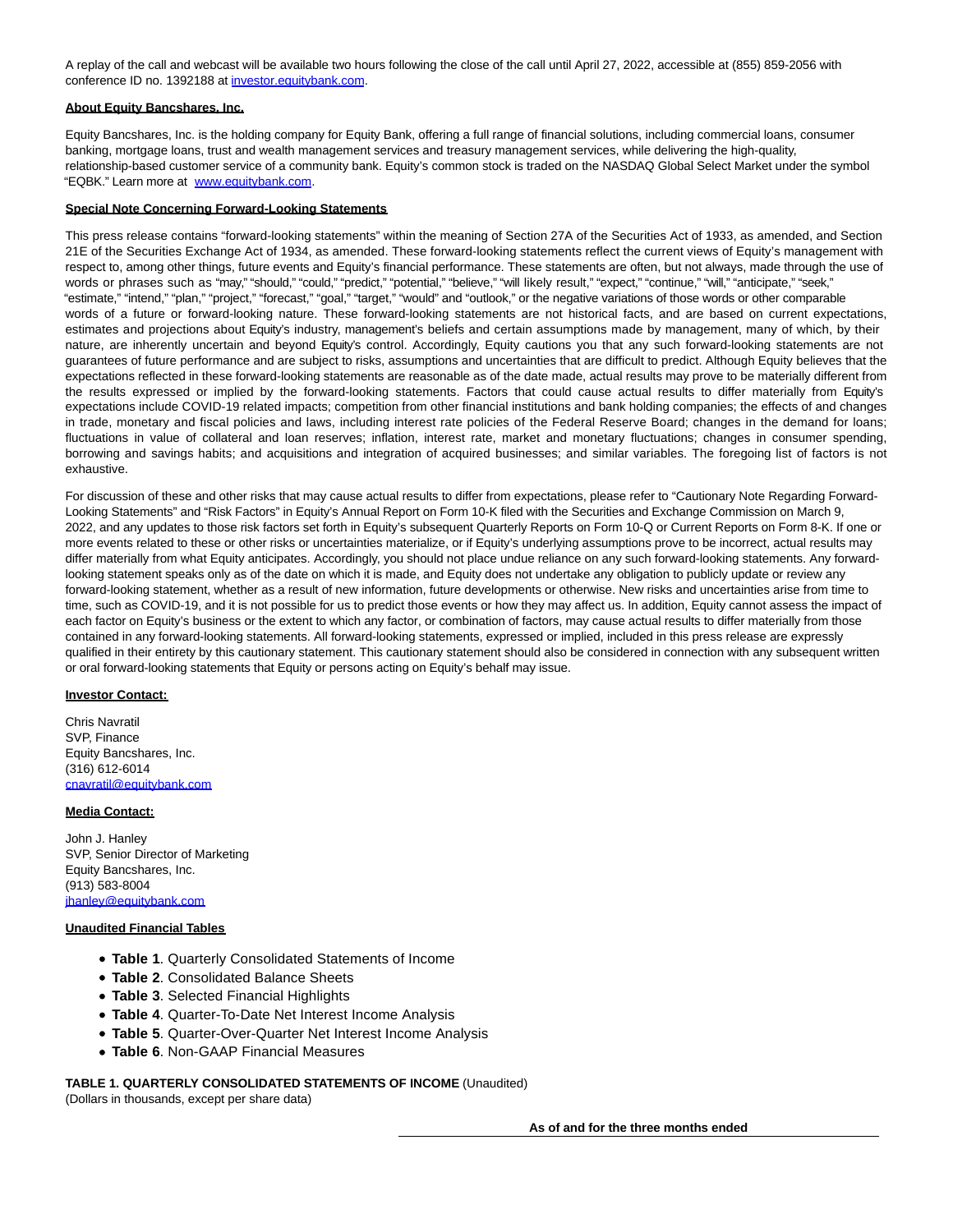|                                                                      | March 31,<br>2022 | December 31,<br>2021 | <b>September</b><br>30,<br>2021     | <b>June 30,</b><br>2021 | March 31,<br>2021     |
|----------------------------------------------------------------------|-------------------|----------------------|-------------------------------------|-------------------------|-----------------------|
| Interest and dividend income                                         |                   |                      |                                     |                         |                       |
| Loans, including fees                                                | \$<br>36,306      | \$<br>34,942         | \$<br>37,581                        | \$<br>33,810            | \$<br>31,001          |
| Securities, taxable                                                  | 5,391             | 4,754                | 3,920                               | 3,523                   | 3,799                 |
| Securities, nontaxable                                               | 655               | 747                  | 655                                 | 717                     | 724                   |
| Federal funds sold and other                                         | 300               | 349                  | 290                                 | 268                     | 288                   |
| Total interest and dividend income                                   | 42,652            | 40,792               | 42,446                              | 38,318                  | 35,812                |
| Interest expense                                                     |                   |                      |                                     |                         |                       |
| Deposits                                                             | 1,722             | 1,939                | 1,881                               | 2,025                   | 2,410                 |
| Federal funds purchased and retail repurchase                        |                   |                      |                                     |                         |                       |
| agreements                                                           | 33                | 32                   | 24                                  | 26                      | 22                    |
| Federal Home Loan Bank advances                                      | 9                 | 14                   | 10                                  | 80                      | 65                    |
| Subordinated debt                                                    | 1,599             | 1,592                | 1,556                               | 1,557                   | 1,556                 |
| Total interest expense                                               | 3,363             | 3,577                | 3,471                               | 3,688                   | 4,053                 |
| Net interest income                                                  | 39,289            | 37,215               | 38,975                              | 34,630                  | 31,759                |
| Provision (reversal) for credit losses                               | (412)             | (2, 125)             | 1,058                               | (1,657)                 | (5,756)               |
| Net interest income after provision (reversal) for credit<br>losses  | 39,701            | 39,340               | 37,917                              | 36,287                  | 37,515                |
| Non-interest income                                                  |                   |                      |                                     |                         |                       |
| Service charges and fees                                             | 2,522             | 2,471                | 2,360                               | 2,169                   | 1,596                 |
| Debit card income                                                    | 2,628             | 2,633                | 2,574                               | 2,679                   | 2,350                 |
| Mortgage banking                                                     | 562               | 722                  | 801                                 | 848                     | 935                   |
| Increase in value of bank-owned life insurance                       | 865               | 1,060                | 1,169                               | 676                     | 601                   |
| Net gain on acquisition                                              |                   |                      |                                     | 663                     | (78)                  |
| Net gains (losses) from securities transactions                      | 40                | 8                    | 381                                 |                         | 17                    |
| Other                                                                | 2,405             | 2,305                | 546                                 | 2,065                   | 1,291                 |
| <b>Total non-interest income</b>                                     | 9,022             | 9,199                | 7,831                               | 9,100                   | 6,712                 |
| Non-interest expense                                                 |                   |                      |                                     |                         |                       |
| Salaries and employee benefits                                       | 15,068            | 15,119               | 13,588                              | 12,769                  | 12,722                |
| Net occupancy and equipment                                          | 3,170             | 2,967                | 2,475                               | 2,327                   | 2,368                 |
| Data processing                                                      | 3,769             | 3,867                | 3,257                               | 3,474                   | 2,663                 |
| Professional fees                                                    | 1,171             | 1,565                | 1,076                               | 999                     | 1,073                 |
| Advertising and business development                                 | 976               | 1,129                | 760                                 | 799                     | 682                   |
| Telecommunications                                                   | 470               | 435                  | 439                                 | 512                     | 580                   |
| <b>FDIC</b> insurance                                                | 180               | 360                  | 465                                 | 425                     | 415                   |
| Courier and postage                                                  | 423               | 389                  | 344                                 | 327                     | 369                   |
| Free nationwide ATM cost                                             | 501               | 515                  | 519                                 | 513                     | 472                   |
| Amortization of core deposit intangibles                             | 1,050             | 1,080                | 1,030                               | 1,030                   | 1,034                 |
| Loan expense                                                         | 185               | 308                  | 207                                 | 181                     | 238                   |
| Other real estate owned                                              | (1)               | 617                  | (342)                               | (468)                   | 5                     |
| Loss on debt extinguishment                                          |                   |                      | 372                                 |                         |                       |
| Merger expenses                                                      | 323               | 4,562                | 4,015                               | 460                     | 152                   |
| Other                                                                | 2,174             | 5,176                | 2,484                               | 2,458                   | 2,108                 |
| <b>Total non-interest expense</b>                                    | 29,459            | 38,089               | 30,689                              | 25,806                  | 24,881                |
|                                                                      |                   |                      |                                     |                         |                       |
| Income (loss) before income tax                                      | 19,264            | 10,450               | 15,059                              | 19,581                  | 19,346                |
| Provision for income taxes (benefit)                                 | 3,614             | (16)                 | 3,286                               | 4,415                   | 4,271                 |
| Net income (loss) and net income (loss) allocable to                 | \$<br>15,650      | \$<br>10,466         | \$<br>11,773                        | 15,166                  | 15,075<br>\$          |
| common stockholders                                                  |                   |                      |                                     | $\frac{3}{2}$           |                       |
| Basic earnings (loss) per share<br>Diluted earnings (loss) per share | \$<br>0.94        | \$<br>0.62           | $\frac{\text{L}}{\text{L}}$<br>0.82 | \$<br>1.06              | $\frac{1}{2}$<br>1.04 |
|                                                                      | \$<br>0.93        | \$<br>0.61           | \$<br>0.80                          | \$<br>1.03              | \$<br>1.02            |
| Weighted average common shares                                       | 16,652,556        | 16,865,167           | 14,384,302                          | 14,356,958              | 14,464,291            |
| Weighted average diluted common shares                               | 16,869,152        | 17, 141, 174         | 14,669,312                          | 14,674,838              | 14,734,083            |

#### **TABLE 2. CONSOLIDATED BALANCE SHEETS** (Unaudited)

(Dollars in thousands)

|           | <b>December</b> | September |                 |           |
|-----------|-----------------|-----------|-----------------|-----------|
| March 31. | 31.             | 30.       | <b>June 30.</b> | March 31. |
| 2022      | 2021            | 2021      | 2021            | 2021      |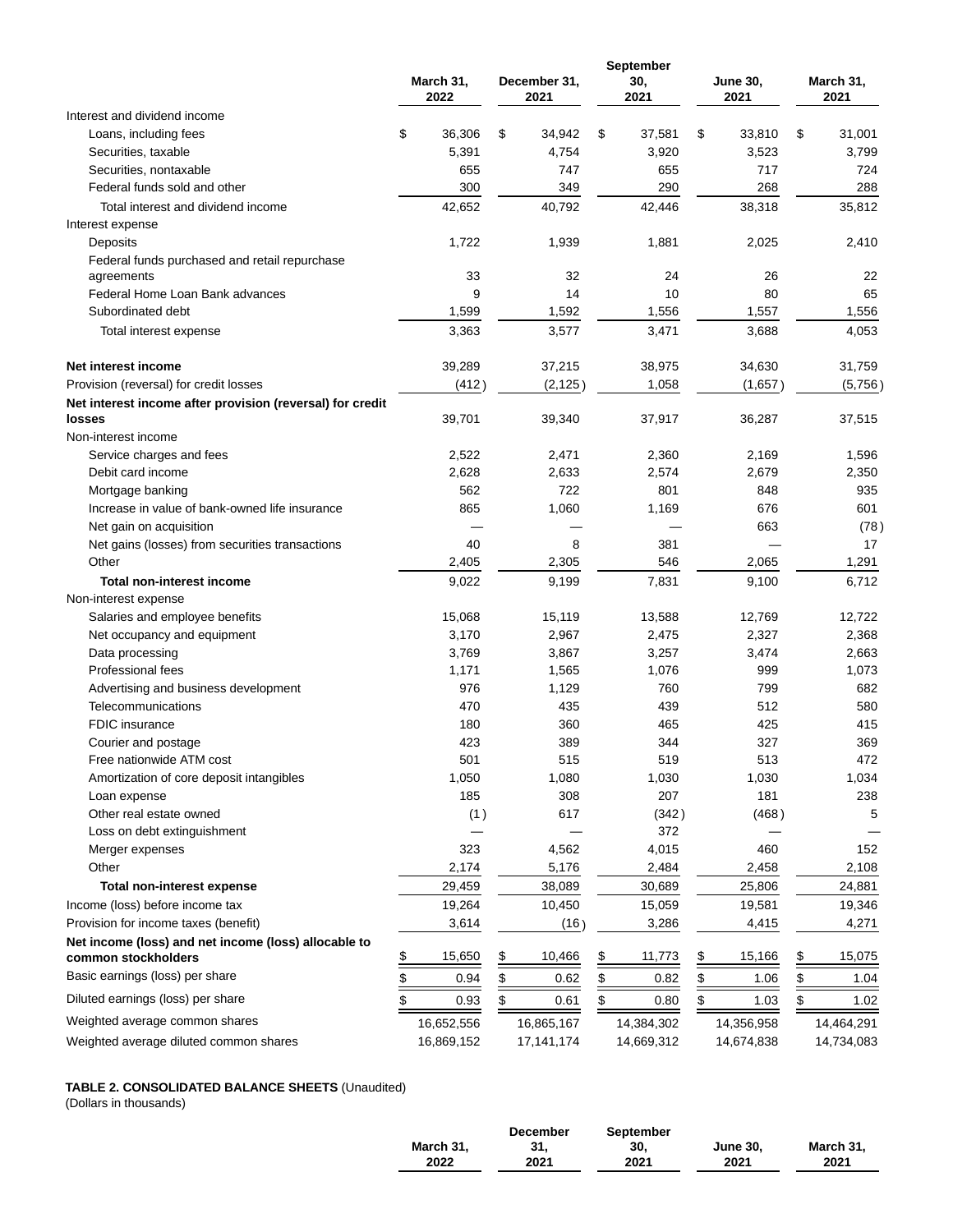# **ASSETS**

| Cash and due from banks<br>Federal funds sold            | \$<br>89,764<br>286 | \$<br>259,131<br>823 | \$<br>141,645<br>673 | \$            | 138,869<br>452 | \$<br>136,190<br>498 |
|----------------------------------------------------------|---------------------|----------------------|----------------------|---------------|----------------|----------------------|
| Cash and cash equivalents                                | 90,050              | 259,954              | 142,318              |               | 139,321        | 136,688              |
| Interest-bearing time deposits in other banks            |                     |                      |                      |               |                | 249                  |
| Available-for-sale securities                            | 1,352,894           | 1,327,442            | 1,157,423            |               | 1,041,613      | 998,100              |
| Loans held for sale                                      | 1,575               | 4,214                | 4,108                |               | 6,183          | 8,609                |
| Loans, net of allowance for credit losses <sup>(1)</sup> | 3,194,987           | 3,107,262            | 2,633,148            |               | 2,763,227      | 2,740,215            |
| Other real estate owned, net                             | 9,897               | 9,523                | 10,267               |               | 10,861         | 10,559               |
| Premises and equipment, net                              | 103,168             | 104,038              | 90,727               |               | 90,876         | 90,322               |
| Bank-owned life insurance                                | 120,928             | 120,787              | 103,431              |               | 103,321        | 102,645              |
| Federal Reserve Bank and Federal Home Loan Bank          |                     |                      |                      |               |                |                      |
| stock                                                    | 19,890              | 17,510               | 14,540               |               | 18,454         | 15,174               |
| Interest receivable                                      | 16,923              | 18,048               | 15,519               |               | 15,064         | 16,655               |
| Goodwill                                                 | 54,465              | 54,465               | 31,601               |               | 31,601         | 31,601               |
| Core deposit intangibles, net                            | 13,830              | 14,879               | 12,963               |               | 13,993         | 15,023               |
| Other                                                    | 100,016             | 99,509               | 47,223               |               | 33,702         | 30,344               |
| <b>Total assets</b>                                      | \$<br>5,078,623     | \$<br>5,137,631      | \$<br>4,263,268      | \$            | 4,268,216      | \$<br>4,196,184      |
| <b>LIABILITIES AND STOCKHOLDERS' EQUITY</b>              |                     |                      |                      |               |                |                      |
| Deposits                                                 |                     |                      |                      |               |                |                      |
| Demand                                                   | \$<br>1,255,793     | \$<br>1,244,117      | \$<br>984,436        | $\frac{1}{2}$ | 992,565        | \$<br>972,364        |
| Total non-interest-bearing deposits                      | 1,255,793           | 1,244,117            | 984,436              |               | 992,565        | 972,364              |
| Savings, NOW and money market                            | 2,511,478           | 2,522,289            | 2,092,849            |               | 2,035,496      | 2,074,261            |
| Time                                                     | 612,399             | 653,598              | 585,492              |               | 659,494        | 587,905              |
| Total interest-bearing deposits                          | 3,123,877           | 3,175,887            | 2,678,341            |               | 2,694,990      | 2,662,166            |
| <b>Total deposits</b>                                    | 4,379,670           | 4,420,004            | 3,662,777            |               | 3,687,555      | 3,634,530            |
| Federal funds purchased and retail repurchase            |                     |                      |                      |               |                |                      |
| agreements                                               | 48,199              | 56,006               | 39,137               |               | 47,184         | 40,339               |
| Federal Home Loan Bank advances                          | 50,000              |                      |                      |               | 9,208          | 9,926                |
| Subordinated debt                                        | 96,010              | 95,885               | 88,030               |               | 87,908         | 87,788               |
| Contractual obligations                                  | 17,307              | 17,692               | 18,771               |               | 4,469          | 4,856                |
| Interest payable and other liabilities                   | 35,422              | 47,413               | 36,804               |               | 18,897         | 20,930               |
| <b>Total liabilities</b>                                 | 4,626,608           | 4,637,000            | 3,845,519            |               | 3,855,221      | 3,798,369            |
| Commitments and contingent liabilities                   |                     |                      |                      |               |                |                      |
| Stockholders' equity                                     |                     |                      |                      |               |                |                      |
| Common stock                                             | 204                 | 203                  | 178                  |               | 176            | 175                  |
| Additional paid-in capital                               | 480,106             | 478,862              | 392,321              |               | 389,394        | 387,939              |
| Retained earnings                                        | 102,632             | 88,324               | 79,226               |               | 68,625         | 53,459               |
| Accumulated other comprehensive income, net of tax       | (50,012)            | 1,776                | 9,475                |               | 13,450         | 12,019               |
| <b>Treasury stock</b>                                    | (80, 915)           | (68, 534)            | (63, 451)            |               | (58, 650)      | (55, 777)            |
| Total stockholders' equity                               | 452,015             | 500,631              | 417,749              |               | 412,995        | 397,815              |
| Total liabilities and stockholders' equity               | \$<br>5,078,623     | \$<br>5,137,631      | \$<br>4,263,268      | \$            | 4,268,216      | \$<br>4,196,184      |
|                                                          |                     |                      |                      |               |                |                      |
| <sup>(1)</sup> Allowance for credit losses               | \$<br>47,590        | \$<br>48,365         | \$<br>52,763         | \$            | 51,834         | \$<br>55,525         |

# **TABLE 3. SELECTED FINANCIAL HIGHLIGHTS** (Unaudited)

(Dollars in thousands, except per share data)

|                                   | As of and for the three months ended |           |    |                                |    |                                 |    |                         |     |                   |  |  |  |
|-----------------------------------|--------------------------------------|-----------|----|--------------------------------|----|---------------------------------|----|-------------------------|-----|-------------------|--|--|--|
|                                   | March 31,<br>2022                    |           |    | <b>December</b><br>31.<br>2021 |    | <b>September</b><br>30.<br>2021 |    | <b>June 30.</b><br>2021 |     | March 31,<br>2021 |  |  |  |
| Loans Held For Investment by Type |                                      |           |    |                                |    |                                 |    |                         |     |                   |  |  |  |
| Commercial real estate            | \$                                   | 1,552,134 | \$ | 1,486,148                      | \$ | .308,707                        | \$ | 1.261.214               | \$. | 1,218,537         |  |  |  |
| Commercial and industrial         |                                      | 629.181   |    | 567.497                        |    | 569,513                         |    | 732.126                 |     | 820,736           |  |  |  |
| Residential real estate           |                                      | 613,928   |    | 638,087                        |    | 490.633                         |    | 503,110                 |     | 438,503           |  |  |  |
| Agricultural real estate          |                                      | 198.844   |    | 198.330                        |    | 138.793                         |    | 129.020                 |     | 134,944           |  |  |  |
| Agricultural                      |                                      | 150.077   |    | 166,975                        |    | 93,767                          |    | 97,912                  |     | 93,764            |  |  |  |
| Consumer                          |                                      | 98,413    |    | 98,590                         |    | 84,498                          |    | 91,679                  |     | 89,256            |  |  |  |
| Total loans held-for-investment   |                                      | 3,242,577 |    | 3,155,627                      |    | 2,685,911                       |    | 2,815,061               |     | 2,795,740         |  |  |  |
| Allowance for credit losses       |                                      | (47, 590) |    | (48, 365)                      |    | (52, 763)                       |    | (51, 834)               |     | (55, 525)         |  |  |  |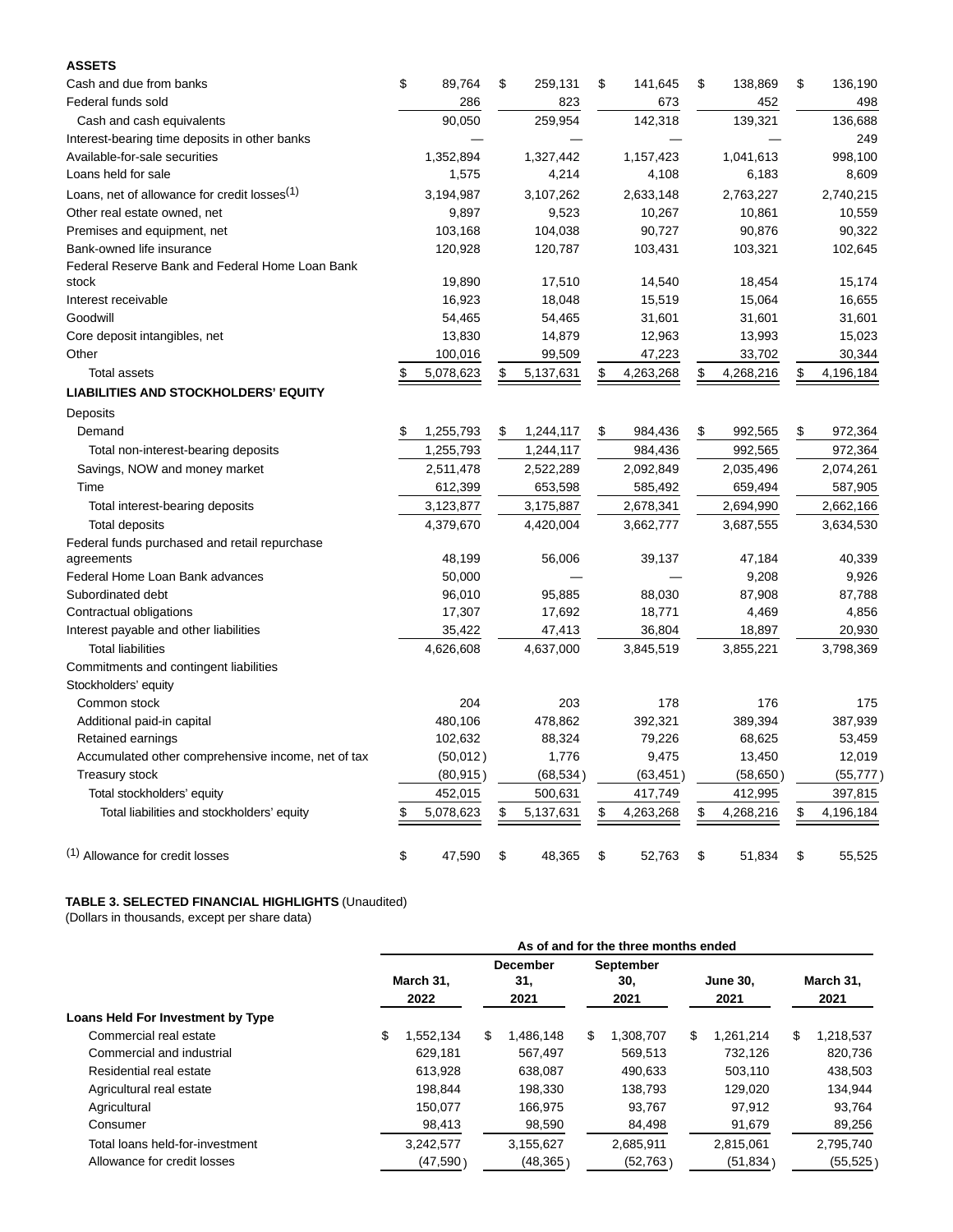| Net loans held for investment                                                      | \$<br>3,194,987        | \$. | 3,107,262              | \$<br>2,633,148        | \$<br>2,763,227      | \$<br>2,740,215      |
|------------------------------------------------------------------------------------|------------------------|-----|------------------------|------------------------|----------------------|----------------------|
|                                                                                    |                        |     |                        |                        |                      |                      |
| <b>Asset Quality Ratios</b><br>Allowance for credit losses on loans to total loans | 1.47%                  |     | 1.53%                  | 1.96%                  | 1.84%                | 1.99%                |
| Past due or nonaccrual loans to total loans                                        | 0.82%                  |     | 1.18%                  | 2.78%                  | 2.09%                | 2.30%                |
| Nonperforming assets to total assets                                               | 0.74%                  |     | 1.28%                  | 1.74%                  | 1.56%                | 1.67%                |
| Nonperforming assets to total loans plus other real                                |                        |     |                        |                        |                      |                      |
| estate owned                                                                       | 1.15%                  |     | 2.07%                  | 2.76%                  | 2.36%                | 2.50%                |
| Classified assets to bank total regulatory capital                                 | 17.12%                 |     | 25.34%                 | 24.25%                 | 23.20%               | 26.45%               |
| Selected Average Balance Sheet Data (QTD                                           |                        |     |                        |                        |                      |                      |
| Average)                                                                           |                        |     |                        |                        |                      |                      |
| Investment securities                                                              | \$<br>1,397,421        | \$  | 1,330,267              | \$<br>1,061,178        | \$<br>986,986        | \$<br>947,453        |
| Total gross loans receivable                                                       | 3,195,787              |     | 3,181,279              | 2,748,202              | 2,853,145            | 2,736,918            |
| Interest-earning assets                                                            | 4,715,389              |     | 4,713,817              | 4,005,509              | 3,964,633            | 3,891,140            |
| Total assets                                                                       | 5,108,120<br>3,163,777 |     | 5,068,278<br>3,101,657 | 4,275,298<br>2,702,040 | 4,231,439            | 4,143,752            |
| Interest-bearing deposits<br><b>Borrowings</b>                                     | 160,094                |     | 165,941                | 132,581                | 2,656,052<br>171,658 | 2,690,159<br>139,360 |
| Total interest-bearing liabilities                                                 | 3,323,871              |     | 3,267,598              | 2,834,621              | 2,827,710            | 2,829,519            |
| <b>Total deposits</b>                                                              | 4,393,879              |     | 4,342,732              | 3,686,169              | 3,624,950            | 3,577,625            |
| <b>Total liabilities</b>                                                           | 4,615,521              |     | 4,505,232              | 3,852,419              | 3,827,400            | 3,748,114            |
| Total stockholders' equity                                                         | 492,599                |     | 563,046                | 422,879                | 404,039              | 395,638              |
| Tangible common equity <sup>®</sup>                                                | 422,418                |     | 501.860                | 376,544                | 356.705              | 347,262              |
|                                                                                    |                        |     |                        |                        |                      |                      |
| <b>Performance ratios</b><br>Return on average assets (ROAA) annualized            | 1.24%                  |     | 0.82%                  | 1.09%                  | 1.44 %               | 1.48%                |
| Return on average assets before income tax                                         |                        |     |                        |                        |                      |                      |
| and provision for loan losses*                                                     | 1.50%                  |     | 0.65%                  | 1.50%                  | 1.70%                | 1.33%                |
| Return on average equity (ROAE) annualized                                         | 12.88%                 |     | 7.37%                  | 11.05%                 | 15.06%               | 15.45%               |
| Return on average equity before income tax<br>and provision for loan losses*       | 15.52%                 |     | 5.87%                  | 15.12%                 | 17.79%               | 13.93%               |
| Return on average tangible common                                                  |                        |     |                        |                        |                      |                      |
| equity (ROATCE) annualized <sup>®</sup>                                            | 15.85%                 |     | 8.97%                  | 13.27%                 | 17.98%               | 18.57%               |
| Yield on loans annualized                                                          | 4.61%                  |     | 4.36%                  | 5.43%                  | 4.75%                | 4.59%                |
| Cost of interest-bearing deposits annualized                                       | 0.22%                  |     | 0.25%                  | 0.28%                  | 0.31%                | 0.36%                |
| Cost of total deposits annualized                                                  | 0.16%                  |     | 0.18%                  | 0.20%                  | 0.22%                | 0.27%                |
| Net interest margin annualized                                                     | 3.38%                  |     | 3.13%                  | 3.86%                  | 3.50%                | 3.31%                |
| Efficiency ratio*                                                                  | 60.36%                 |     | 72.25%                 | 56.65%                 | 58.85%               | 64.18%               |
| Non-interest income / average assets                                               | 0.72%                  |     | 0.72%                  | 0.73%                  | 0.86%                | 0.66%                |
| Non-interest expense / average assets                                              | 2.34%                  |     | 2.98%                  | 2.85%                  | 2.45%                | 2.44%                |
| <b>Capital Ratios</b>                                                              |                        |     |                        |                        |                      |                      |
| Tier 1 Leverage Ratio                                                              | 9.07%                  |     | 9.09%                  | 9.02%                  | 8.88%                | 8.73%                |
| Common Equity Tier 1 Capital Ratio                                                 | 11.81%                 |     | 12.03%                 | 12.39%                 | 12.41%               | 12.53%               |
| Tier 1 Risk Based Capital Ratio                                                    | 12.43%                 |     | 12.67%                 | 12.90%                 | 12.93%               | 13.08%               |
| <b>Total Risk Based Capital Ratio</b>                                              | 15.66%                 |     | 15.96%                 | 16.63%                 | 16.74%               | 17.02%               |
| Total stockholders' equity to total assets                                         | 8.90%                  |     | 9.74%                  | 9.80%                  | 9.68%                | 9.48%                |
| Tangible common equity to tangible assets <sup>®</sup>                             | 7.63%                  |     | 8.48%                  | 8.82%                  | 8.68%                | 8.44%                |
| Dividend payout ratio                                                              | 8.60%                  |     | 13.05%                 | 9.96%                  | 0.00%                | 0.00%                |
| Book value per common share                                                        | \$<br>27.47            | \$  | 29.87                  | \$<br>29.08            | \$<br>28.76          | \$<br>27.66          |
| Tangible book value per common share <sup>®</sup>                                  | \$<br>23.24            | \$  | 25.65                  | \$<br>25.90            | \$<br>25.51          | \$<br>24.34          |
| Tangible book value per diluted common share <sup>*</sup>                          | \$<br>22.95            | \$  | 25.22                  | \$<br>25.42            | \$<br>24.98          | \$<br>23.87          |

\* The value noted is considered a Non-GAAP financial measure. For a reconciliation of Non-GAAP financial measures, see Table 8. Non-GAAP Financial Measures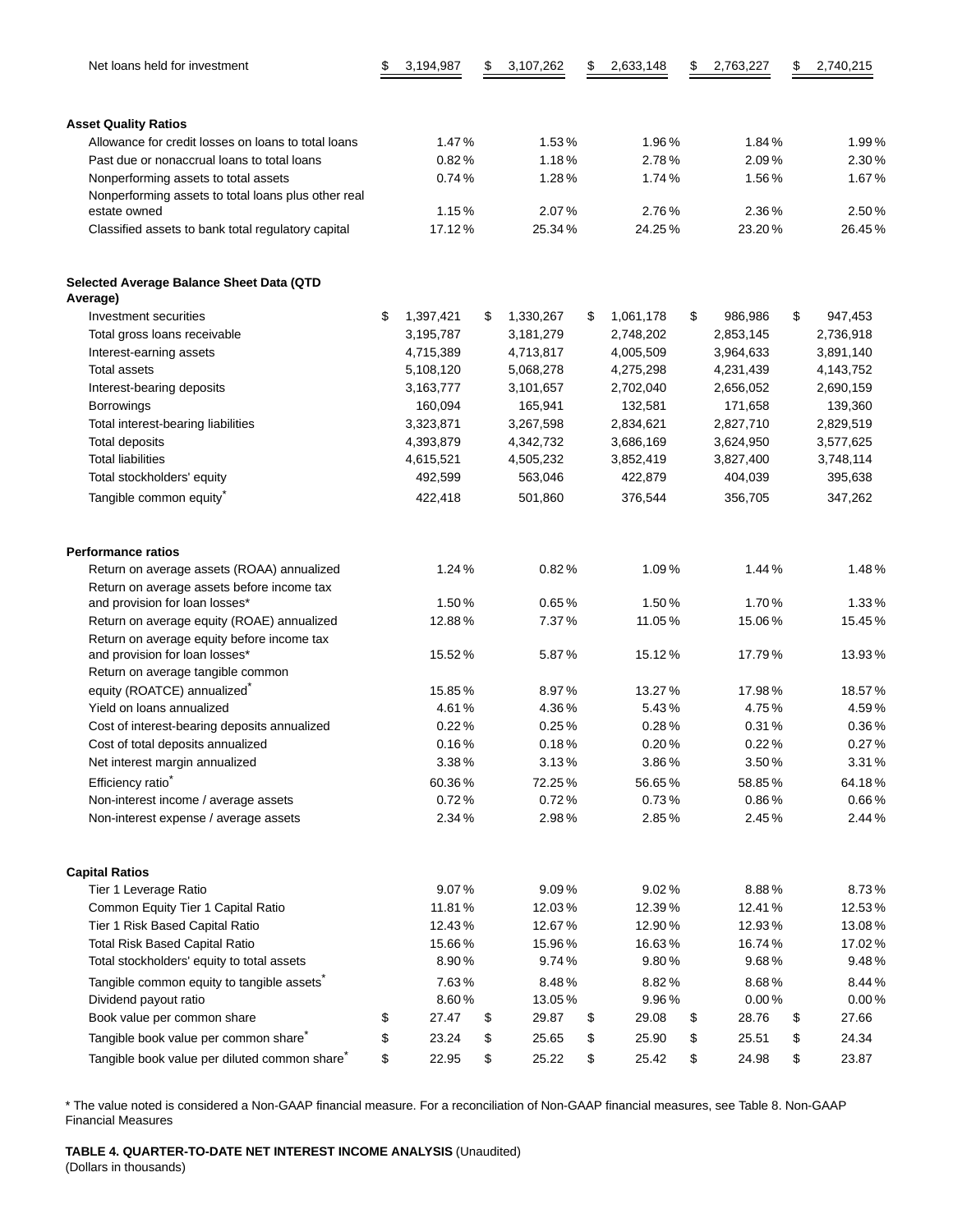|                                           |    |                                          |    | For the three months ended                   |                                         | For the three months ended |                                          |    |                                       |                                         |  |  |  |  |
|-------------------------------------------|----|------------------------------------------|----|----------------------------------------------|-----------------------------------------|----------------------------|------------------------------------------|----|---------------------------------------|-----------------------------------------|--|--|--|--|
|                                           |    |                                          |    | March 31, 2022                               |                                         |                            | March 31, 2021                           |    |                                       |                                         |  |  |  |  |
|                                           |    | Average<br>Outstanding<br><b>Balance</b> |    | <b>Interest</b><br>Income/<br><b>Expense</b> | Average<br>Yield/Rate <sup>(3)(4)</sup> |                            | Average<br>Outstanding<br><b>Balance</b> |    | Interest<br>Income/<br><b>Expense</b> | Average<br>Yield/Rate <sup>(3)(4)</sup> |  |  |  |  |
| Interest-earning assets                   |    |                                          |    |                                              |                                         |                            |                                          |    |                                       |                                         |  |  |  |  |
| Loans $(1)$                               |    |                                          |    |                                              |                                         |                            |                                          |    |                                       |                                         |  |  |  |  |
| Commercial and industrial                 | \$ | 575,563 \$                               |    | 7,761                                        | 5.47% \$                                |                            | 803,012 \$                               |    | 9,234                                 | 4.66%                                   |  |  |  |  |
| Commercial real estate                    |    | 1,190,128                                |    | 13,451                                       | 4.58%                                   |                            | 971,825                                  |    | 11,441                                | 4.77%                                   |  |  |  |  |
| Real estate construction                  |    | 342,536                                  |    | 3,299                                        | 3.91%                                   |                            | 255,677                                  |    | 2,178                                 | 3.45%                                   |  |  |  |  |
| Residential real estate                   |    | 632,581                                  |    | 5,665                                        | 3.63%                                   |                            | 394,329                                  |    | 4,452                                 | 4.58%                                   |  |  |  |  |
| Agricultural real estate                  |    | 202,145                                  |    | 2,663                                        | 5.34%                                   |                            | 140,875                                  |    | 1,696                                 | 4.88%                                   |  |  |  |  |
| Agricultural                              |    | 149,676                                  |    | 2,316                                        | 6.28%                                   |                            | 94,787                                   |    | 1,037                                 | 4.44%                                   |  |  |  |  |
| Consumer                                  |    | 103,158                                  |    | 1,151                                        | 4.53%                                   |                            | 76,413                                   |    | 963                                   | 5.11%                                   |  |  |  |  |
| <b>Total loans</b>                        |    | 3,195,787                                |    | 36,306                                       | 4.61%                                   |                            | 2,736,918                                |    | 31,001                                | 4.59%                                   |  |  |  |  |
| <b>Securities</b>                         |    |                                          |    |                                              |                                         |                            |                                          |    |                                       |                                         |  |  |  |  |
| Taxable securities                        |    | 1,285,942                                |    | 5,391                                        | 1.70%                                   |                            | 839,349                                  |    | 3,799                                 | 1.84%                                   |  |  |  |  |
| Nontaxable securities                     |    | 111,479                                  |    | 655                                          | 2.38%                                   |                            | 108,104                                  |    | 724                                   | 2.72%                                   |  |  |  |  |
| <b>Total securities</b>                   |    | 1,397,421                                |    | 6,046                                        | 1.75%                                   |                            | 947,453                                  |    | 4,523                                 | 1.94%                                   |  |  |  |  |
| Federal funds sold and other              |    | 122,181                                  |    | 300                                          | 1.00%                                   |                            | 206,769                                  |    | 288                                   | 0.56%                                   |  |  |  |  |
| Total interest-earning assets             |    | 4,715,389                                |    | 42,652                                       | 3.67%                                   |                            | 3,891,140                                |    | 35,812                                | 3.73%                                   |  |  |  |  |
| <b>Interest-bearing liabilities</b>       |    |                                          |    |                                              |                                         |                            |                                          |    |                                       |                                         |  |  |  |  |
| Savings, NOW and money market deposits \$ |    | 2,534,102                                |    | 996                                          | $0.16\%$ \$                             |                            | 2,079,057                                |    | 971                                   | 0.19%                                   |  |  |  |  |
| Time deposits                             |    | 629,675                                  |    | 726                                          | 0.47%                                   |                            | 611,102                                  |    | 1,439                                 | 0.96%                                   |  |  |  |  |
| Total interest-bearing deposits           |    | 3,163,777                                |    | 1,722                                        | 0.22%                                   |                            | 2,690,159                                |    | 2,410                                 | 0.36%                                   |  |  |  |  |
| FHLB advances                             |    | 9,943                                    |    | 9                                            | 0.38%                                   |                            | 10,013                                   |    | 65                                    | 2.63%                                   |  |  |  |  |
| Other borrowings                          |    | 150,151                                  |    | 1,632                                        | 4.41%                                   |                            | 129,347                                  |    | 1,578                                 | 4.95%                                   |  |  |  |  |
| Total interest-bearing liabilities        |    | 3,323,871                                |    | 3,363                                        | 0.41%                                   |                            | 2,829,519                                |    | 4,053                                 | 0.58%                                   |  |  |  |  |
| Net interest income                       |    |                                          | \$ | 39,289                                       |                                         |                            |                                          | \$ | 31,759                                |                                         |  |  |  |  |
| Interest rate spread                      |    |                                          |    |                                              | 3.26%                                   |                            |                                          |    |                                       | 3.15%                                   |  |  |  |  |
| Net interest margin (2)                   |    |                                          |    |                                              | $3.38\%$                                |                            |                                          |    |                                       | 3.31%                                   |  |  |  |  |

(1) Average loan balances include nonaccrual loans.

(2) Net interest margin is calculated by dividing annualized net interest income by average interest-earning assets for the period.

(3) Tax exempt income is not included in the above table on a tax-equivalent basis.

#### **TABLE 5. QUARTER-OVER-QUARTER NET INTEREST INCOME ANALYSIS** (Unaudited)

(Dollars in thousands)

|                           |                                              |                                         | For the three months ended                   |                                              |                                         |  |  |  |  |  |  |
|---------------------------|----------------------------------------------|-----------------------------------------|----------------------------------------------|----------------------------------------------|-----------------------------------------|--|--|--|--|--|--|
|                           |                                              |                                         | December 31, 2021                            |                                              |                                         |  |  |  |  |  |  |
| Average<br><b>Balance</b> | <b>Interest</b><br>Income/<br><b>Expense</b> | Average<br>Yield/Rate <sup>(3)(4)</sup> | Average<br>Outstanding<br><b>Balance</b>     | <b>Interest</b><br>Income/<br><b>Expense</b> | Average<br>Yield/Rate <sup>(3)(4)</sup> |  |  |  |  |  |  |
|                           |                                              |                                         |                                              |                                              |                                         |  |  |  |  |  |  |
|                           |                                              |                                         |                                              |                                              |                                         |  |  |  |  |  |  |
|                           | 7,761                                        |                                         |                                              | 6,971                                        | 4.60%                                   |  |  |  |  |  |  |
| 1,190,128                 | 13,451                                       | 4.58%                                   | 1,187,747                                    | 13,732                                       | 4.59%                                   |  |  |  |  |  |  |
| 342,536                   | 3,299                                        | 3.91%                                   | 315,774                                      | 3,062                                        | 3.85%                                   |  |  |  |  |  |  |
| 632,581                   | 5,665                                        | 3.63%                                   | 618,057                                      | 5,174                                        | 3.32%                                   |  |  |  |  |  |  |
| 202,145                   | 2,663                                        | 5.34%                                   | 206,462                                      | 2,919                                        | 5.61%                                   |  |  |  |  |  |  |
| 149,676                   | 2,316                                        | 6.28%                                   | 151,589                                      | 1,929                                        | 5.05%                                   |  |  |  |  |  |  |
| 103,158                   | 1,151                                        | 4.53%                                   | 100,547                                      | 1,155                                        | 4.56%                                   |  |  |  |  |  |  |
| 3,195,787                 | 36,306                                       |                                         | 3,181,279                                    | 34,942                                       | 4.36%                                   |  |  |  |  |  |  |
|                           |                                              |                                         |                                              |                                              |                                         |  |  |  |  |  |  |
| 1,285,942                 | 5,391                                        | 1.70%                                   | 1,209,826                                    | 4,754                                        | 1.56%                                   |  |  |  |  |  |  |
| 111,479                   | 655                                          | 2.38%                                   | 120,441                                      | 747                                          | 2.46%                                   |  |  |  |  |  |  |
| 1,397,421                 | 6,046                                        | 1.75%                                   | 1,330,267                                    | 5,501                                        | 1.64%                                   |  |  |  |  |  |  |
|                           | Outstanding<br>\$                            | 575,563 \$                              | For the three months ended<br>March 31, 2022 | $5.47\%$ \$<br>4.61%                         | 601,103 \$                              |  |  |  |  |  |  |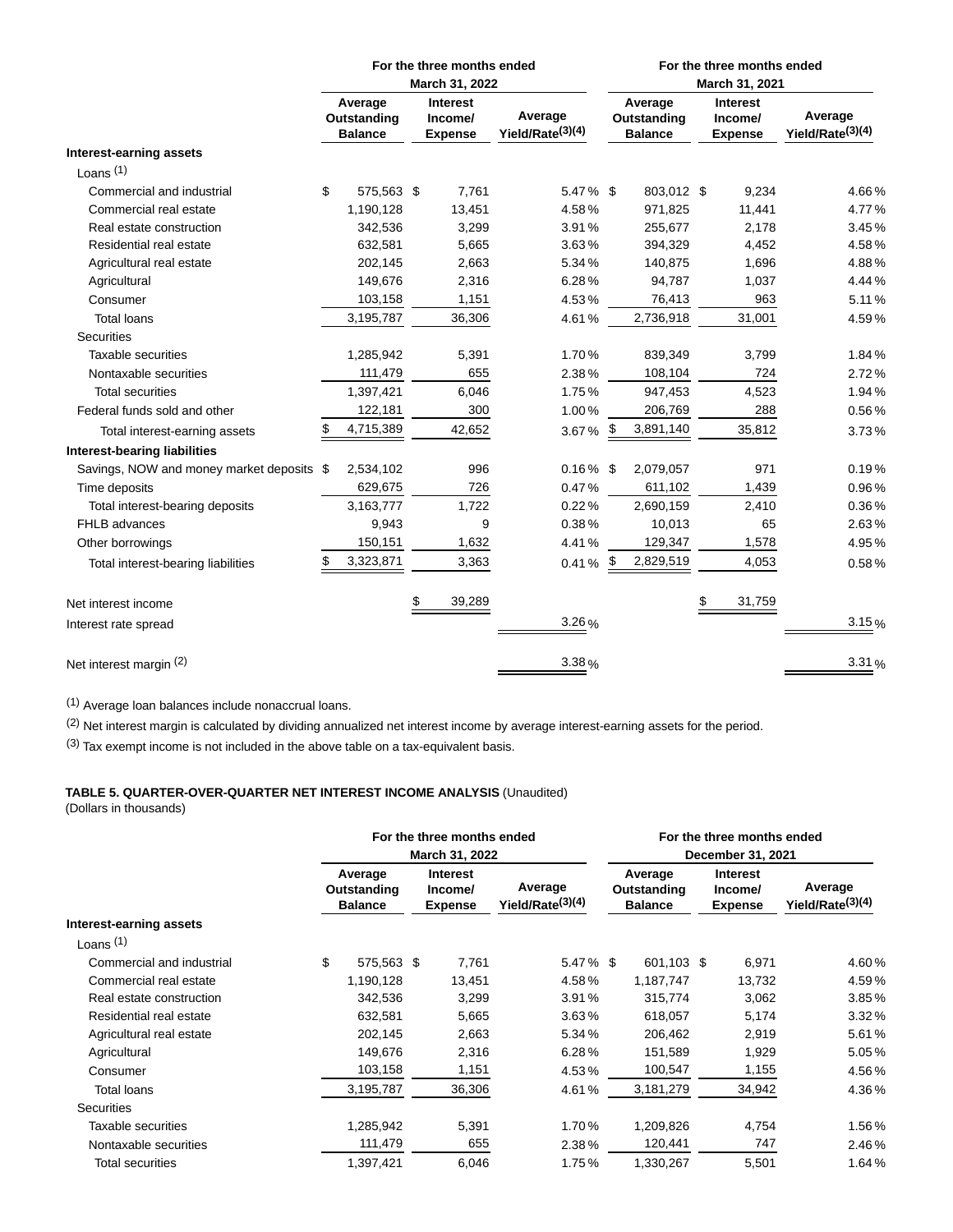| Federal funds sold and other              | 122,181   | 300    | 1.00%       | 202,271   | 348    | 0.68%    |
|-------------------------------------------|-----------|--------|-------------|-----------|--------|----------|
| Total interest-earning assets             | 4,715,389 | 42,652 | 3.67%       | 4,713,817 | 40,791 | 3.43%    |
| <b>Interest-bearing liabilities</b>       |           |        |             |           |        |          |
| Savings, NOW and money market deposits \$ | 2,534,102 | 996    | $0.16\%$ \$ | 2,418,492 | 978    | 0.16%    |
| Time deposits                             | 629,675   | 726    | 0.47%       | 683,165   | 962    | 0.56%    |
| Total interest-bearing deposits           | 3,163,777 | 1,722  | 0.22%       | 3,101,657 | 1,940  | 0.25%    |
| FHLB advances                             | 9,943     | 9      | 0.38%       | 18,197    | 15     | 0.32%    |
| Other borrowings                          | 150,151   | 1,632  | 4.41%       | 147,744   | 1,624  | 4.36%    |
| Total interest-bearing liabilities        | 3,323,871 | 3,363  | 0.41%       | 3,267,598 | 3,579  | 0.43%    |
| Net interest income                       |           | 39,289 |             |           | 37,212 |          |
| Interest rate spread                      |           |        | $3.26\%$    |           |        | $3.00\%$ |
| Net interest margin (2)                   |           |        | $3.38\%$    |           |        | 3.13%    |

(1) Average loan balances include nonaccrual loans.

(2) Net interest margin is calculated by dividing annualized net interest income by average interest-earning assets for the period.

(3) Tax exempt income is not included in the above table on a tax-equivalent basis.

# **TABLE 6. NON-GAAP FINANCIAL MEASURES** (Unaudited)

|                                                                   | As of and for the three months ended |                   |    |                                |    |                          |                         |            |    |                   |
|-------------------------------------------------------------------|--------------------------------------|-------------------|----|--------------------------------|----|--------------------------|-------------------------|------------|----|-------------------|
|                                                                   |                                      | March 31,<br>2022 |    | <b>December</b><br>31,<br>2021 |    | September<br>30,<br>2021 | <b>June 30,</b><br>2021 |            |    | March 31,<br>2021 |
| Total stockholders' equity                                        | \$                                   | 452,015           | \$ | 500,631                        | \$ | 417,749                  | \$                      | 412,995    | \$ | 397,815           |
| Less: goodwill                                                    |                                      | 54,465            |    | 56,609                         |    | 31,601                   |                         | 31,601     |    | 31,601            |
| Less: core deposit intangibles, net                               |                                      | 13,830            |    | 14,879                         |    | 12,963                   |                         | 13,993     |    | 15,023            |
| Less: mortgage servicing asset, net                               |                                      | 251               |    | 276                            |    |                          |                         |            |    |                   |
| Less: naming rights, net                                          |                                      | 1,076             |    | 1,087                          |    | 1,098                    |                         | 1,109      |    | 1,119             |
| Tangible common equity                                            | S                                    | 382,393           | \$ | 427,780                        |    | 372,087                  | \$                      | 366,292    | \$ | 350,072           |
| Common shares issued at period end                                |                                      | 16,454,966        |    | 16,779,029                     |    | 14,365,785               |                         | 14,360,172 |    | 14,383,913        |
| Diluted common shares outstanding at period end                   |                                      | 16,662,779        |    | 17,050,115                     |    | 14,637,306               |                         | 14,664,603 |    | 14,668,287        |
| Book value per common share                                       | \$                                   | 27.47             | \$ | 29.84                          | \$ | 29.08                    | \$                      | 28.76      | \$ | 27.66             |
| Tangible book value per common share                              | \$                                   | 23.24             | \$ | 25.49                          | \$ | 25.90                    | \$                      | 25.51      | \$ | 24.34             |
| Tangible book value per diluted common share                      | \$                                   | 22.95             | \$ | 25.09                          | \$ | 25.42                    | \$                      | 24.98      | \$ | 23.87             |
| Total assets                                                      | \$                                   | 5,078,623         | \$ | 5,139,775                      | \$ | 4,263,268                | \$                      | 4,268,216  | \$ | 4,196,184         |
| Less: goodwill                                                    |                                      | 54,465            |    | 56,609                         |    | 31,601                   |                         | 31,601     |    | 31,601            |
| Less: core deposit intangibles, net                               |                                      | 13,830            |    | 14,879                         |    | 12,963                   |                         | 13,993     |    | 15,023            |
| Less: mortgage servicing asset, net                               |                                      | 251               |    | 276                            |    |                          |                         |            |    |                   |
| Less: naming rights, net                                          |                                      | 1,076             |    | 1,087                          |    | 1,098                    |                         | 1,109      |    | 1,119             |
| <b>Tangible assets</b>                                            | S                                    | 5,009,001         | \$ | 5,066,924                      |    | 4,217,606                | \$                      | 4,221,513  | \$ | 4,148,441         |
| Total stockholders' equity to total assets                        |                                      | 8.90%             |    | 9.74%                          |    | 9.80%                    |                         | 9.68%      |    | 9.48%             |
| Tangible common equity to tangible assets                         |                                      | 7.63%             |    | 8.44%                          |    | 8.82%                    |                         | 8.68%      |    | 8.44%             |
| Total average stockholders' equity                                | \$                                   | 492,599           | \$ | 563,023                        | \$ | 422,879                  | \$                      | 404,039    | \$ | 395,638           |
| Less: average intangible assets                                   |                                      | 70,181            |    | 61,209                         |    | 46,335                   |                         | 47,334     |    | 48,376            |
| Average tangible common equity                                    | \$                                   | 422,418           | \$ | 501,814                        | \$ | 376,544                  | \$                      | 356,705    | \$ | 347,262           |
| Net income (loss) allocable to common stockholders                | \$                                   | 15,650            | \$ | 10,466                         | \$ | 11,773                   | \$                      | 15,166     | \$ | 15,075            |
| Amortization of intangible assets                                 |                                      | 1,085             |    | 1,116                          |    | 1,040                    |                         | 1,041      |    | 1,045             |
| Less: tax effect of intangible assets amortization                |                                      | 228               |    | 234                            |    | 218                      |                         | 219        |    | 219               |
| Adjusted net income (loss) allocable to<br>common stockholders    |                                      | 16,507            |    | 11,348                         |    | 12,595                   |                         | 15,988     |    | 15,901            |
| Return on total average stockholders'<br>equity (ROAE) annualized |                                      | 12.88%            |    | 7.37%                          |    | 11.05%                   |                         | 15.06%     |    | 15.45%            |
|                                                                   |                                      |                   |    |                                |    |                          |                         |            |    |                   |